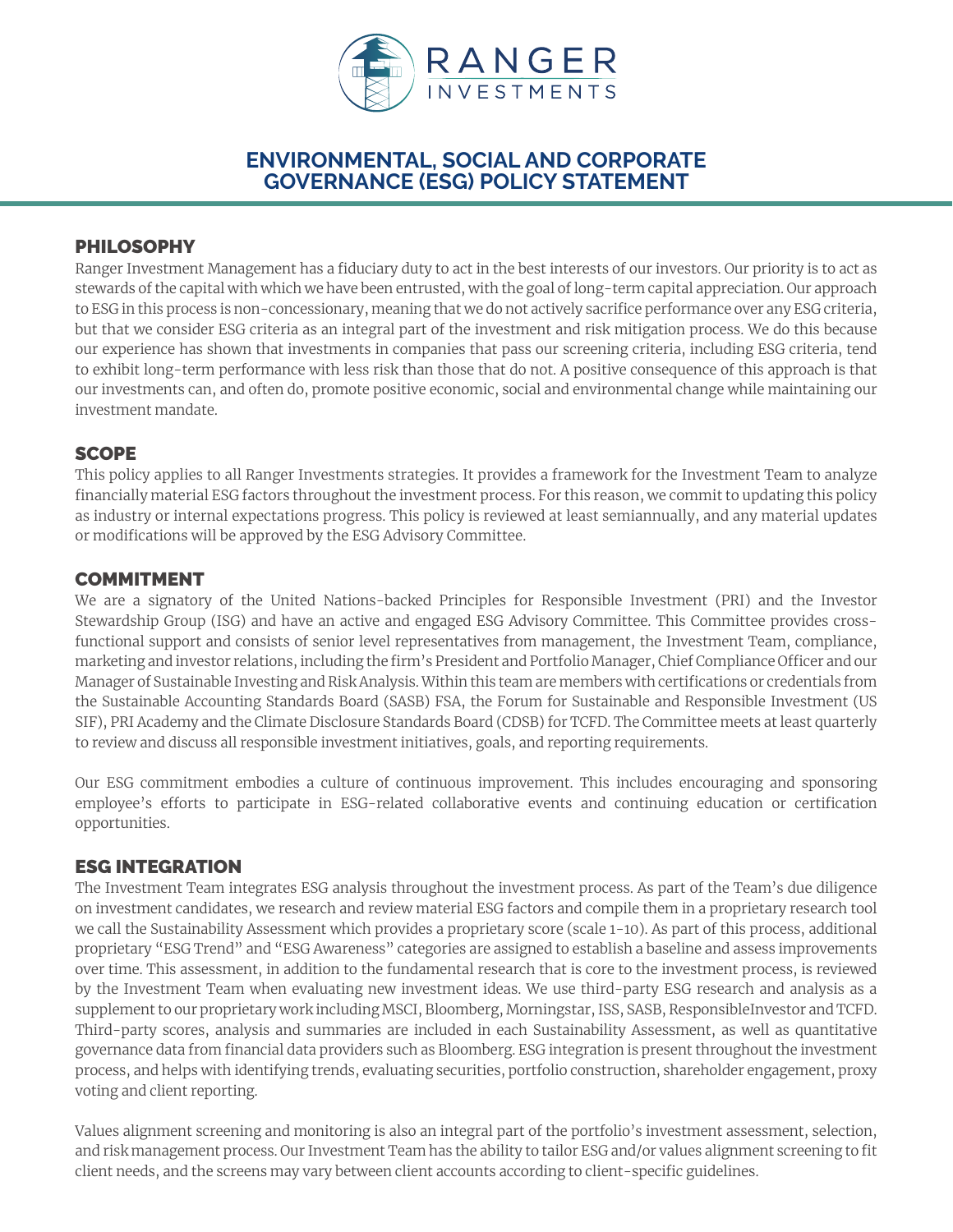### CORE CONSIDERATIONS

In all investment opportunities, we consider ESG criteria as an integral part of the investment and risk mitigation process and assess progress against ESG criteria on an annual basis. Our team seeks the following core considerations:

#### ENVIRONMENTAL FACTORS

As investors who believe that ESG factors can be financially material, we seek companies who consider the risks and opportunities of environmental factors in their business and act as environmental stewards. We believe climate change poses a material risk to financial markets and therefore consider the impact of climate-related factors in our investment process.

While acknowledging the ubiquity of climate-related factors, we recognize some industries are more heavily impacted than others, and therefore rely on the materiality framework set forth by SASB. Our analysis of environmental factors includes performance in the areas of energy consumption, water and waste management, air quality, responsible sourcing of resources, and the overall ecological impact of a company's business. We consider how companies navigate the energy transition and environmental regulatory risks, such as those related to an Inevitable Policy Response, which is a project pioneered by PRI to prepare investors for associated portfolio risks. Our team supports and encourages, where applicable, companies that adopt policies and/or disclosures aligning with global frameworks such as SASB, GRI, TCFD or science-based targets as referenced in the Paris Agreement.

#### SOCIAL FACTORS

We believe human capital is not only a critical resource, but a strategic component to building sustainable and resilient business models and creating long-term value. Human capital management can have clear financial impacts and we believe engaged employees with equitable pay levels and opportunities for advancement are typically more productive. We assess diversity, equity, and inclusion practices across all holdings including but not limited to gender, racial, and/or ethnic representation for the board of directors, senior management, and full-time employees. We engage management teams on this topic and encourage them to disclose diversity metrics in company documents or provide public access to EEO-1 data, where applicable. We believe a more diverse workforce, executive team and board can help attract and retain the best talent which can improve and attract new sources of revenue and garner more innovation while reducing employee turnover.

While some industries are more prone to specific social risks, key factors we generally evaluate and encourage management teams to focus on are labor practices, employee health and safety, employee engagement, diversity, equity and inclusion, product quality and safety, and data security and privacy.

#### GOVERNANCE FACTORS

We believe that a correlation exists between the implementation of sound corporate governance practices and the ability of a company to add long-term value. At the heart of these practices are the concepts that (i) the objectives of a company should be driven by the interests of its shareholders and beneficiaries, (ii) a company should implement structures and mechanisms which create a culture of transparency and accountability, and (iii) practices are implemented to ensure that management and the board have the ability to effectively oversee employee behavior and lead the company in an effective, ethical and accountable manner. To that end, we have isolated five key principles to identify sound corporate governance:

- 1. Corporate Leadership: A company's board and management team should be comprised of capable leaders who can effectively direct the company in meeting its business purposes in both the short and long term. Factors evaluated by the Firm to isolate a company's adoption of this principle include, but are not limited to:
	- Management background, experience and tenure with the company.
	- Relationship between management and the board, management and employees.
	- Insider ownership of the company at both the board and management level.
	- Lack of any director conflict of interests and/or relationships which would compromise true

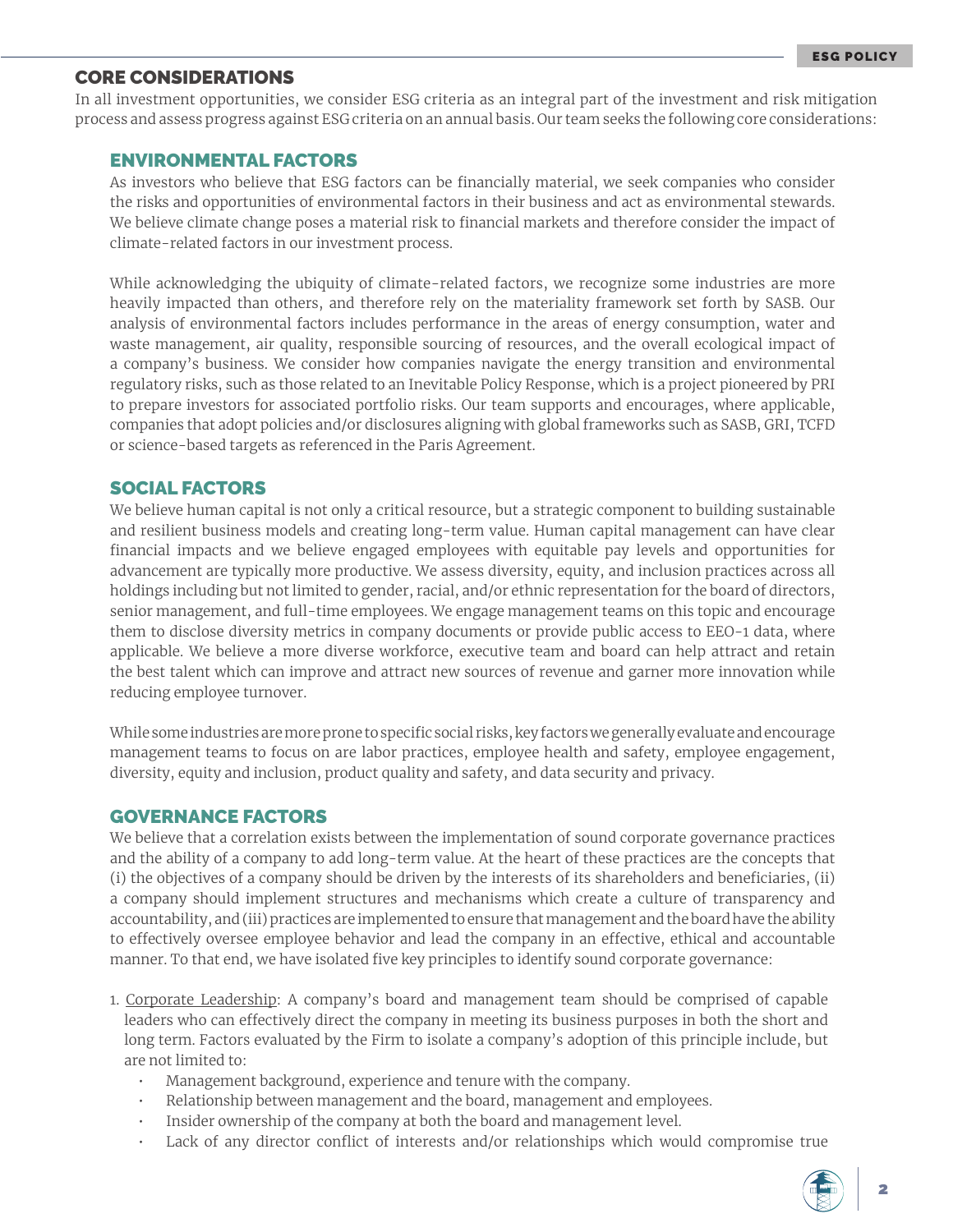independence and alignment to shareholder interests.

- Substantiation of ability of the board to impose true oversight and direction.
- 2. Board Structure, Independence and Engagement: The board should have an appropriate mix of skills, experience and independence to enable its members to discharge their duties and responsibilities effectively. Factors evaluated by the Firm to isolate a company's adoption of this principle include, but are not limited to:
	- Size and diversity of board relative to its peers.
	- Suitable independence, experience and skill set of the company's board of directors to ensure that the board has sufficient understanding and command over the actions of the Company to serve as fiduciary watchdogs on behalf of shareholders.
	- Board attendance, responsiveness and other indicators reflecting board engagement in company oversight.
- 3. Accountability: Management and the board should adopt principles of transparent reporting and communication, whereby they communicate to the company's shareholders at reasonable intervals, a fair, balanced and understandable assessment of how the company is achieving its business purpose and meeting its other responsibilities. Factors evaluated include, but are not limited to:
	- Executive compensation structures that align with shareholder interests, including compensation structures which do not inadvertently give rise to adverse incentives.
	- Policies and history relating to transparent reporting and communication, including timely reporting on financial results and audit related policies and procedures.
	- A history of commentary related to future financial results that are reasonably in line with actual performance, candid and open commentary, as well as management accountability, during periods of underperformance.
	- Bylaws and capitalization structures which do not shield a board from accountability and replacement, including dual class stocks when used for control purposes, hyper-voting structures, classified boards and poison pill equivalents.
- 4. Sustainability: Management and the board should consider the long-term sustainability and value of the company's enterprise. They should guide the business to create value and allocate it fairly and sustainably for reinvestment and distribution to shareholders, employees and communities. Factors evaluated include, but are not limited to:
	- Adherence to industry-specific regulatory requirements.
	- Attention to changing consumer and commercial expectations.
	- Responsibility and accountability at the board level to assess sustainability risks and opportunities in the business, such as frequency of management and board discussions, strategic planning to assess sustainability risks in the business, and openness to innovation.
	- Responsiveness to shareholder concerns.
- 5. Integrity: Management and the board should lead the company to conduct its business in a fair and transparent manner that can withstand scrutiny by stakeholders. Factors evaluated include, but are not limited to:
	- A Code of Conduct/Ethics outlining expected behavior by executives, employees, and the board.
	- An expectation or policy outlining behavior of suppliers or vendors.
	- An active whistle-blower policy (although this is often included in code of conduct/ethics).

#### STEWARDSHIP

*Engagement:* As part of our investment process, we seek opportunities to engage with companies to help inform our views on potential investment candidates and portfolio holdings. As a significant shareholder in many of the companies in which we invest, we are often afforded access to the management teams of these companies. This gives our Investment Team an opportunity for dialogue to form a potentially more robust view on company fundamentals, including ESG factors and how well they are managed. Further, we believe this dialogue can have the positive effect

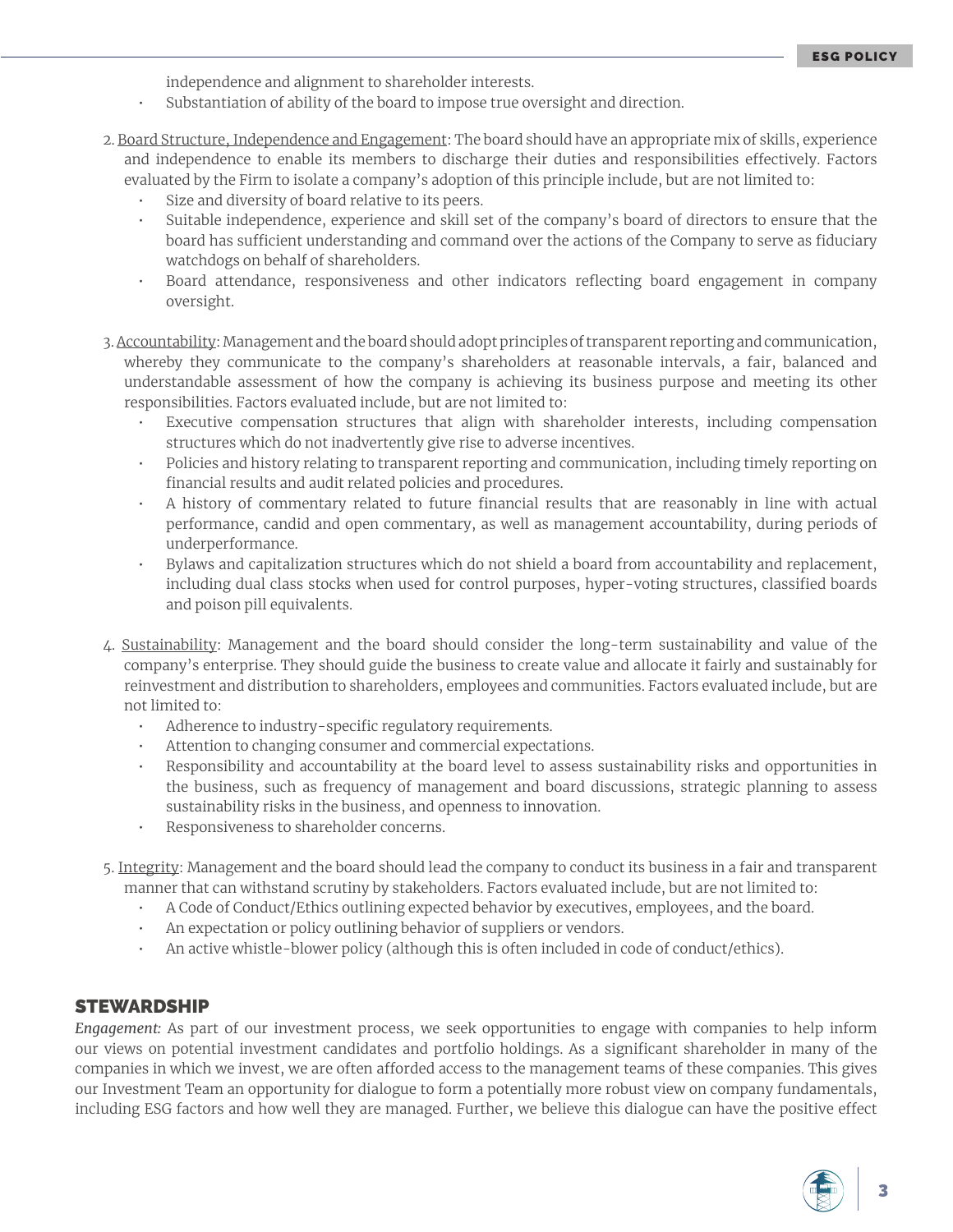of keeping ESG risks and opportunities in focus for management teams. This includes holding management teams accountable for their actions as well as encouraging positive behavior that aligns with our clients' long-term interests.

Engagement activities are regularly shared across the organization, specifically with other members of the Investment Team to inform investment decision making. Engagements are recorded, notating which party initiated environmental, social, and/ or governance topics.

*Escalation Policy:* As part of our proprietary ESG scoring process, we identify and prioritize companies for specific ESG engagements. Any company that i) falls in the bottom two categories of our ESG Awareness Scale, ii) falls in the bottom category of our ESG Trend scale, and/or iii) scores below a 6.0 on our proprietary Sustainability Assessment score (1- 10) is included in an escalation list, where engagement is prioritized. Our intention with escalated engagements is to gather information from management and/or board members about how companies approach specific ESG topics, and which financially-material factors are being addressed or not addressed. These conversations help establish baselines for tracking company improvements going forward and allow us to convey to portfolio companies how we integrate ESG analysis into our process. Results of escalated engagements are discussed with other members of the Investment Team and incorporated into our proprietary ESG scoring system.

*Proxy Voting Policy:* We review each proxy statement on an individual basis and recognize that ESG factors can present material risk to portfolio investments. The designated Investment Team member bases voting decisions exclusively on his or her judgment of what will best serve the financial interests of the beneficial owners of the security. In situations where we are inclined to vote against the management proxy proposal, we often seek to engage with that company's management team on the topic(s) to develop a more informed opinion. In instances where our vote goes against that of the manager recommendation, the designated Investment Team member or a member of the ESG committee may notify the company to offer reasoning behind our decision, particularly in instances where we've discussed the issue with management before casting a vote.

*Securities Lending Program:* Regarding securities lending programs as it relates to proxy voting, most of Ranger Investments' clients utilize separate accounts, and matters of security lending as it relates to proxy voting are decisions that are made between the client and their chosen custodian. For accounts where Ranger Investments manages the custodial relationship, securities that may be on loan during an upcoming proxy vote may be recalled on a case-bycase basis for a vote that the Investment Team deems material. In these cases, the custodian notifies us of upcoming votes for stock on loan and we have the option to recall that stock.

We retain Institutional Shareholder Services (ISS) to provide proxy voting services. ISS provides logistical support as well as advisory services. We utilize two ISS policies as a reference tool in proxy voting research: the ISS Benchmark Policy and the ISS Sustainability Policy. On most matters of corporate governance, such as board independence, director tenure, or CEO/ Chairman structure, the two policies are in alignment. Both policies offer guidance based on a commitment to create and preserve economic value and to advance principles of good corporate governance.

On matters of environmental or social import, ISS' Proxy Voting Sustainability Policy seeks to promote support for recognized global governing bodies promoting sustainable business practices advocating for stewardship of the environment, fair labor practices, non- discrimination, and the protection of human rights.

Generally, ISS' Sustainability Policy will take as its frame of reference internationally recognized sustainabilityrelated initiatives such as the United Nations Environment Programme Finance Initiative (UNEP FI), United Nations Principles for Responsible Investment (PRI), United Nations Global Compact, Global Reporting Initiative (GRI), Carbon Principles, International Labour Organization Conventions (ILO), CERES Principles, Global Sullivan Principles, MacBride Principles, and environmental and social European Union Directives. Each of these efforts promote a fair, unified and productive reporting and compliance environment. We believe they advance positive corporate ESG actions and promote practices that present new opportunities or that mitigate related financial and reputational risks. We also have the ability to engage ISS to provide additional specialty research based on client objectives such as Catholic/faithbased, Taft-Hartley, or public fund plans.